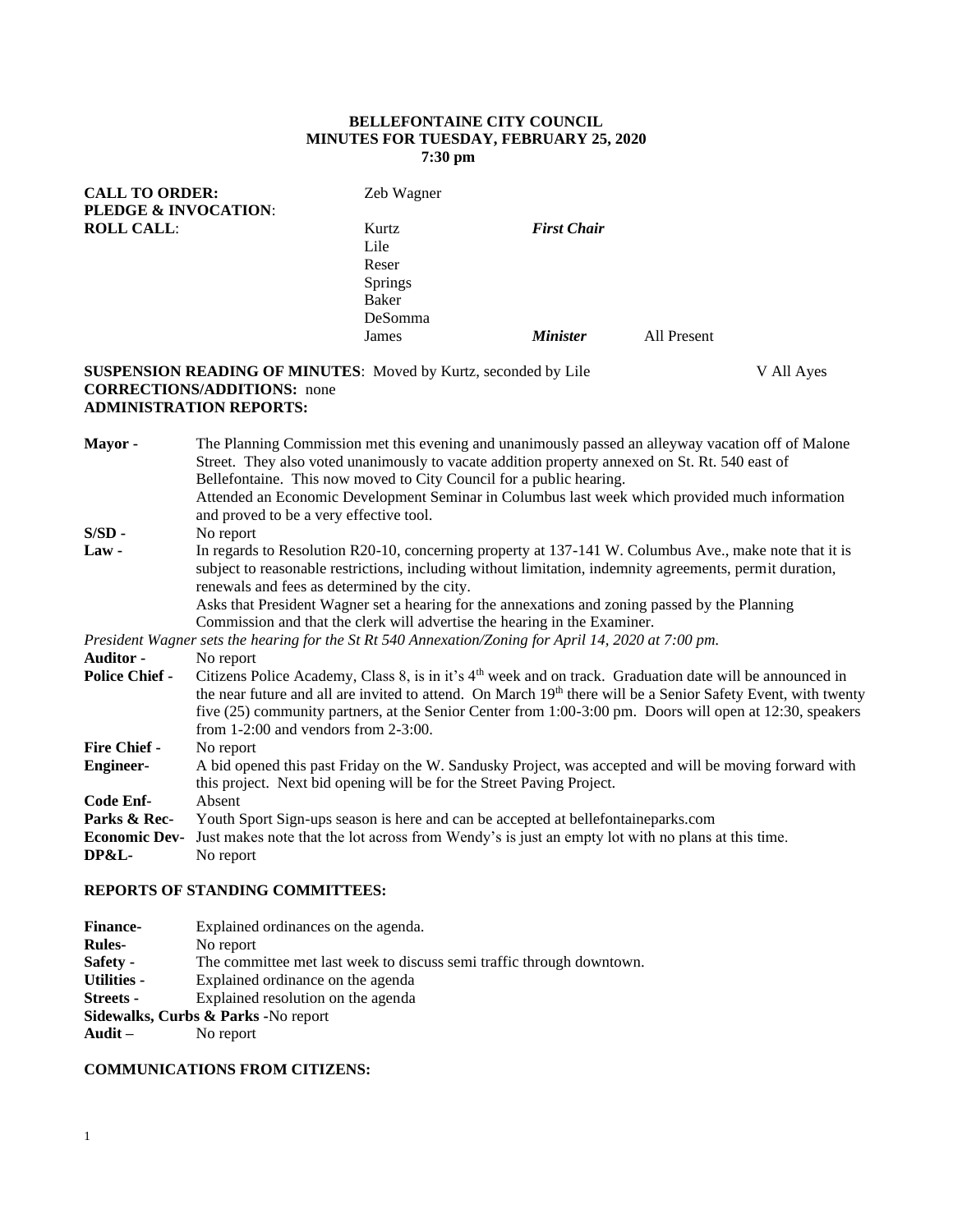#### **INTRODUCTION OF ORDINANCES:**

#### **1. ORDINANCES FOR 1ST READING**

R20-10 A. A RESOLUTION IN SUPPORT OF THE CITY OF BELLEFONTAINE PERMITTING CERTAIN IMPROVEMENTS IN THE PUBLIC RIGHT OF WAY LOCATED AT 137-141 W. COLUMBUS AVE., IN THE CITY OF BELLEFONTAINE, OHIO. **STREETS**

Adoption- Moved by DeSomma, seconded by Reser V Ayes, Springs-no

20-11 B. AN ORDINANCE AUTHORIZING AND PROVIDING FOR COMPENSATION FOR A SUBSTITUTE CLERK OF COUNCIL AND DECLARING AN EMERGENCY IN THE CITY OF BELLEFONTAINE, OHIO. **FINANCE**

3RR- Moved by Baker, seconded Kurtz V All Ayes Passage-Adoption-

#### **2. ORDINANCES FOR 2ND READING**

20-05 A. AN ORDINANCE AUTHORIZING THE HIRING OF PART-TIME SEASONAL EMPLOYEES FOR SUMMER 2020 EMPLOYMENT FOR THE STREET DEPARTMENT AUTHORIZING APPROPRIATIONS THEREFORE AND DECLARING AN EMERGENCY IN THE CITY OF BELLEFONTAINE, OHIO. **FINANCE**

| $3RR-$    | Moved by Baker, seconded by Springs | V All Ayes |
|-----------|-------------------------------------|------------|
| Passage-  |                                     |            |
| Adoption- |                                     |            |

20-06 B. AN ORDINANCE AUTHORIZING THE HIRING OF A PART-TIME SEASONAL EMPLOYEE FOR THE CITY UTILITY'S OFFICE FOR SPRING/SUMMER 2020 EMPLOYMENT AND DECLARING AN EMERGENCY IN THE CITY OF BELLEFONTAINE, OHIO. **FINANCE**

| 3RR-      | Moved by Baker, seconded by Kurtz   | V All Ayes |
|-----------|-------------------------------------|------------|
| Passage-  | Moved by Baker, seconded by Springs | V All Ayes |
| Adoption- | Moved by Baker, seconded by Springs | V All Ayes |

20-07 C. AN ORDINANCE MAKING PERMANENT APPROPRIATIONS FOR CURRENT EXPENSES AND OTHER EXPENDITURES DURING THE FISCAL YEAR ENDING DECEMBER 31, 2020, AND DECLARING AN EMERGENCY IN THE CITY OF BELLEFONTAINE, OHIO. **FINANCE**

| $3RR-$    | Moved by Baker, seconded by Kurtz | V All Ayes |
|-----------|-----------------------------------|------------|
| Passage-  |                                   |            |
| Adoption- |                                   |            |

20-09 D. AN ORDINANCE AUTHORIZING THE EXTENSION OF WATER AND SANITARY SEWER UTILITY SERVICE OUTSIDE THE CORPORATION LINE OF THE CITY OF BELLEFONTAINE TO PROPERTY LOCATED AT TWP RD 179, JEFFERSON TOWNSHIP, LOGAN COUNTY, OHIO, AND DECLARING AN EMERGENCY IN THE CITY OF BELLEFONTAINE, OHIO. **UTILITIES**

| 3RR-<br>Moved by Springs, seconded by Desomma | V All Aves |
|-----------------------------------------------|------------|
|-----------------------------------------------|------------|